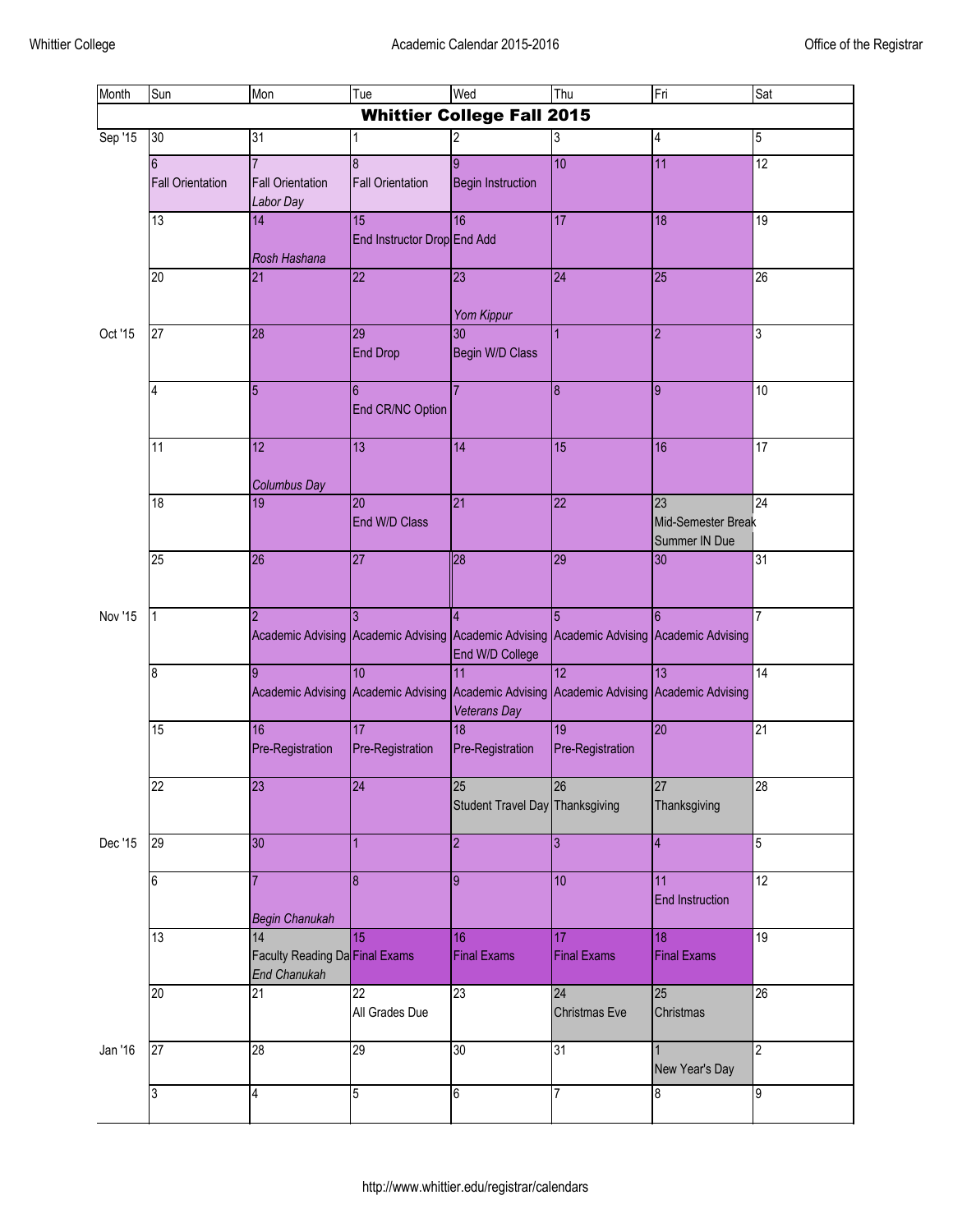| Month              | Sun                                               | Mon                                         | Tue                                                                                            | Wed                                         | Thu                                                         | Fri                                    | Sat                                    |
|--------------------|---------------------------------------------------|---------------------------------------------|------------------------------------------------------------------------------------------------|---------------------------------------------|-------------------------------------------------------------|----------------------------------------|----------------------------------------|
|                    | <b>Whittier College JanTerm &amp; Spring 2016</b> |                                             |                                                                                                |                                             |                                                             |                                        |                                        |
| Jan '16            | 10                                                | 11<br><b>Begin Instruction</b>              | $\overline{12}$                                                                                | 13                                          | 14                                                          | 15<br>End Add/Drop<br>End CR/NC Option | 16<br>Begin W/D Class                  |
|                    | 17                                                | 18<br><b>MLK Birthday</b>                   | $\overline{19}$                                                                                | 20                                          | 21                                                          | 22<br>End W/D Class<br>End W/D College | 23                                     |
|                    | 24                                                | $\overline{25}$                             | $\overline{26}$                                                                                | $\overline{27}$                             | $\overline{28}$                                             | 29                                     | 30                                     |
| Feb '16<br>Mar '16 | 31                                                | <b>End Instruction</b>                      | $\overline{2}$<br><b>Spring Orientation</b>                                                    | 3<br><b>Spring Orientation</b>              | 4<br><b>Begin Instruction</b>                               | $\overline{5}$                         | 6                                      |
|                    | 7                                                 | $\boldsymbol{8}$                            | $\overline{9}$                                                                                 | 10<br>End Instructor Drop End Add           | 11                                                          | 12                                     | $\overline{13}$                        |
|                    | 14                                                | 15<br>JanTerm Grades Due<br>Presidents' Day | 16                                                                                             | 17                                          | 18                                                          | 19                                     | $\overline{20}$                        |
|                    | $\overline{21}$                                   | $\overline{22}$                             | 23                                                                                             | $\overline{24}$<br><b>End Drop</b>          | 25<br>Begin W/D Class                                       | 26<br>Fall IN Due                      | $\overline{27}$                        |
|                    | 28                                                | $\overline{29}$                             | $\mathbf{1}$                                                                                   | $\overline{2}$<br>End CR/NC Option          | ပ                                                           | $\overline{4}$                         | 5                                      |
|                    | 6                                                 | $\overline{7}$                              | $\boldsymbol{8}$                                                                               | 9                                           | 10                                                          | 11                                     | 12                                     |
|                    | 13                                                | $\overline{14}$                             | 15                                                                                             | 16<br>End W/D Class                         | 17                                                          | 18                                     | 19                                     |
|                    | $\overline{20}$                                   | 21<br><b>Spring Break</b>                   | $\overline{22}$<br><b>Spring Break</b>                                                         | 23<br><b>Spring Break</b>                   | 24<br><b>Spring Break</b>                                   | 25<br><b>Spring Break</b>              | 26                                     |
| Apr '16            | $\overline{27}$<br>Easter                         | 28                                          | 29                                                                                             | 30                                          | 31                                                          | $\overline{1}$                         | $\overline{2}$                         |
|                    | 3                                                 | 4                                           | 5<br>Academic Advising Academic Advising Academic Advising Academic Advising Academic Advising | 6                                           |                                                             | $\boldsymbol{8}$                       | 9                                      |
|                    | 10                                                | 11<br>JanTerm IN Due                        | 12<br>Academic Advising Academic Advising                                                      | 13<br>End W/D College                       | 14<br>Academic Advising Academic Advising Academic Advising | 15                                     | 16                                     |
|                    | 17                                                | 18<br>Pre-Registration                      | 19<br>Pre-Registration                                                                         | 20<br>Pre-Registration                      | 21<br>Pre-Registration                                      | 22                                     | 23<br>Begin Passover                   |
|                    | 24                                                | 25                                          | 26                                                                                             | 27                                          | 28                                                          | 29                                     | $\overline{30}$<br><b>End Passover</b> |
| May '16            | 1                                                 | $\overline{\mathbf{c}}$                     | $\mathbf{3}$                                                                                   | $\overline{4}$                              | 5                                                           | $6\phantom{.}$                         | 7                                      |
|                    | 8                                                 | 9                                           | 10 <sup>1</sup><br><b>End Instruction</b>                                                      | 11<br><b>Faculty Reading Da Final Exams</b> | $\overline{12}$                                             | 13<br><b>Final Exams</b>               | 14<br><b>Final Exams</b>               |
|                    | 15                                                | $\overline{16}$<br><b>Final Exams</b>       | 17<br>Senior Grades Due                                                                        | 18                                          | 19                                                          | 20<br>Commencement                     | 21                                     |